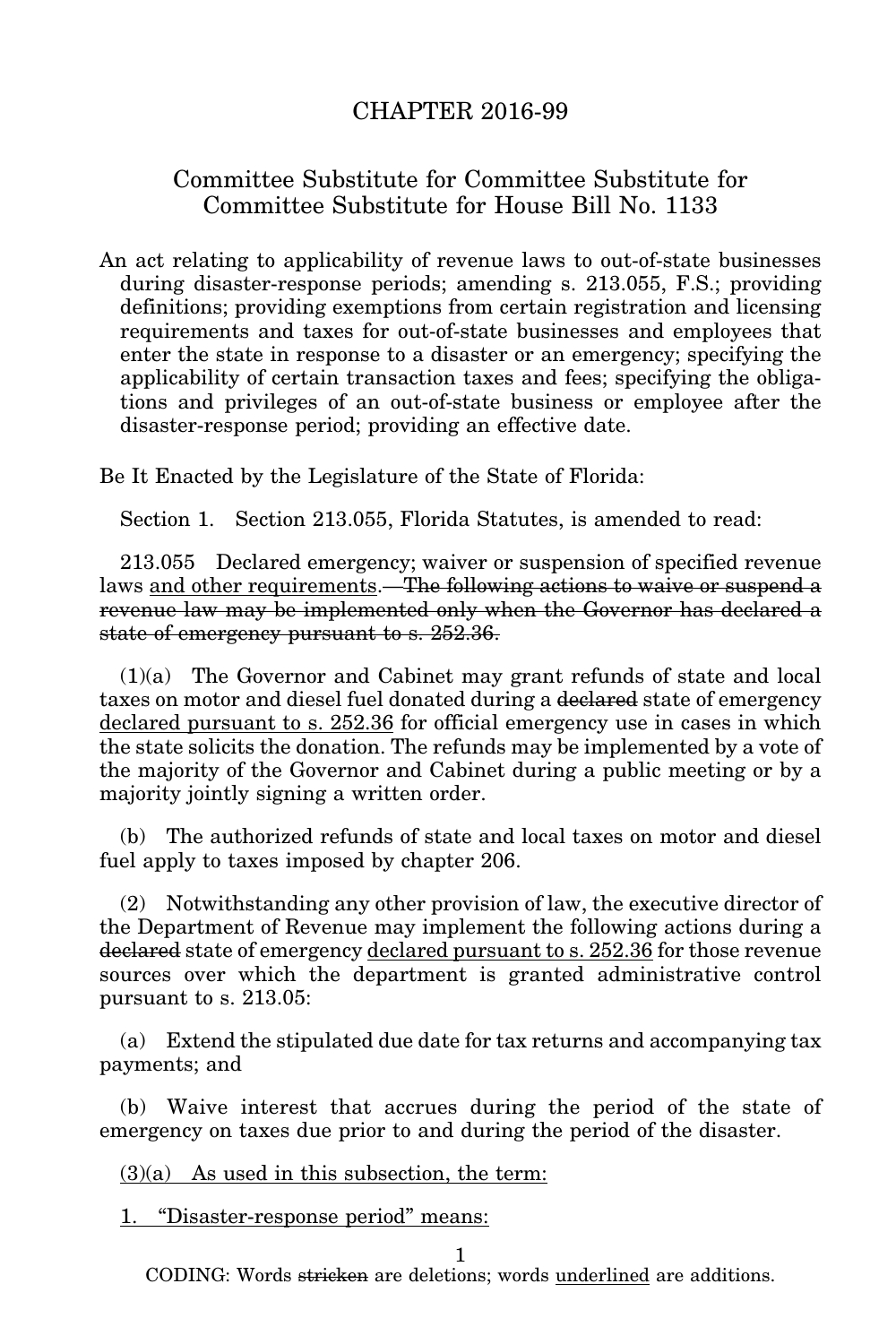a. A period that begins 10 calendar days before the first day of a state of emergency declared pursuant to s. 252.36 and ends on the 60th calendar day after the end of the declared state of emergency; or

b. A period that begins on the date that an out-of-state business enters this state in good faith under a mutual aid agreement and in anticipation of a disaster or an emergency, regardless of whether a state of emergency is declared, and ends on the date that the work is concluded, or 7 calendar days after the out-of-state business enters this state, whichever occurs first.

2. "Emergency-related work" means repairing, renovating, installing, building, rendering services, or other business activities that relate to infrastructure that is damaged, impaired, or destroyed by an event that has resulted in a declaration of a state of emergency or performing such activities in anticipation of or in response to a disaster or an emergency, regardless of whether a state of emergency is declared.

3. "Infrastructure" means public roads; public bridges; and property, equipment, and related support facilities owned or used by communication networks, electric generating systems, electric transmission and distribution systems, gas transmission and distribution systems, or water pipelines.

4. "Mutual aid agreement" means an agreement to which two or more business entities are parties and under which a public utility, municipally owned utility, electric cooperative, natural gas special district, natural gas transmission pipeline, or joint agency owning, operating, or owning and operating infrastructure used for electric generation, electric or gas transmission, or electric or gas distribution in this state may request that an out-of-state business perform work in this state in anticipation of a disaster or an emergency.

5. "Out-of-state business" means a business entity that:

a. Does not have a presence in this state, except with respect to the performance of emergency-related work, that conducts no business in this state, and the services of which are requested by a registered business or by a unit of state or local government for purposes of performing emergencyrelated work in this state; and

b. Is not registered and does not have tax filings or presence sufficient to require the collection or payment of a tax in this state during the tax year immediately before the disaster-response period.

The term also includes a business entity that is affiliated with a registered business solely through common ownership.

6. "Out-of-state employee" means an employee who does not work in this state, except for emergency-related work on infrastructure during a disaster-response period.

 $\mathfrak{D}$ 

CODING: Words stricken are deletions; words underlined are additions.